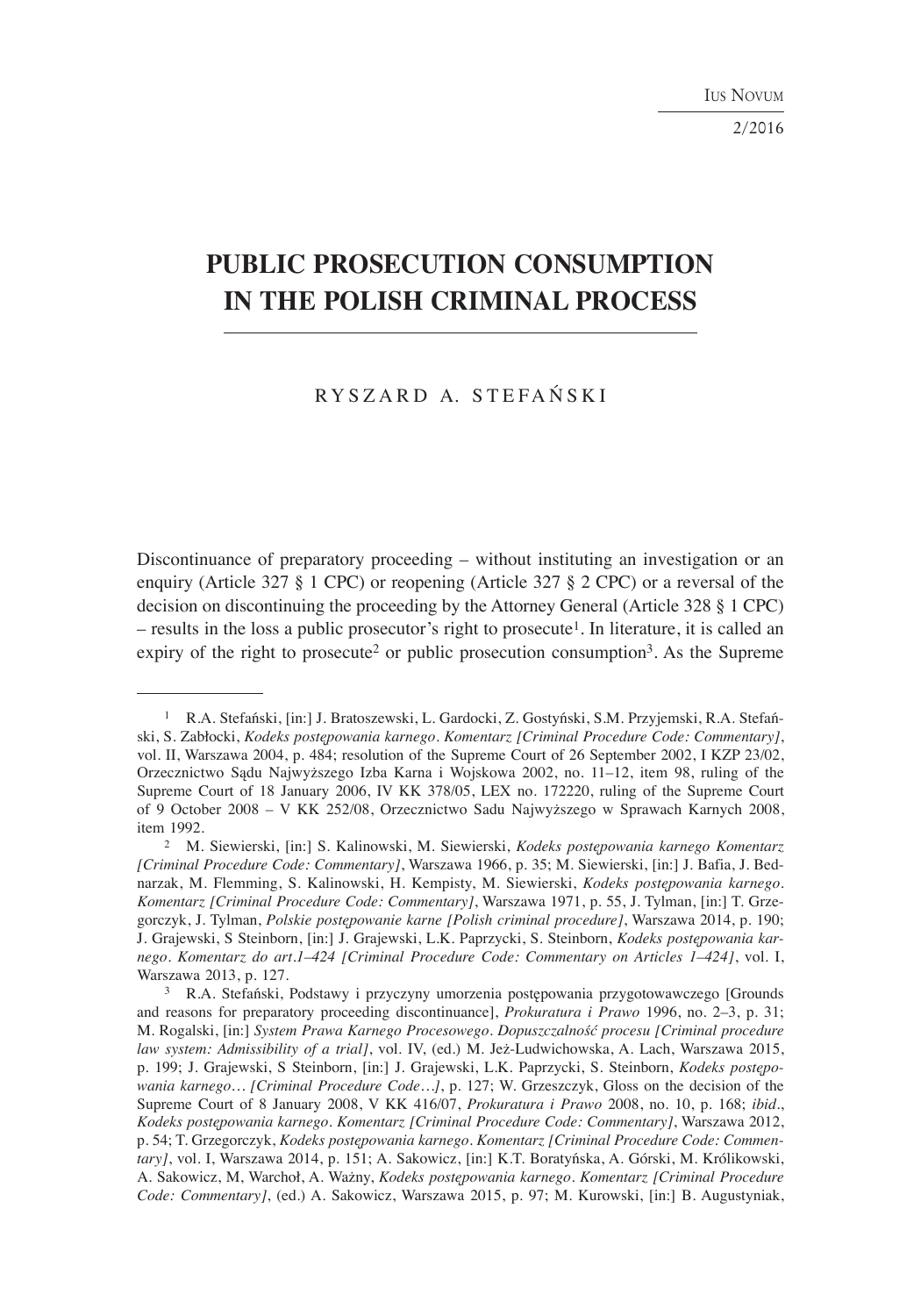Court noticed, "The consumption of public prosecution takes place when a prosecutor loses his right to prosecute. It is always connected with a fixed public prosecutor's action and can be reflected in two ways. In the first one, this negative procedural premise consists in the expiry of the right to prosecute because of valid discontinuance of the preparatory proceeding against the given suspect unless there is a possibility of reopening that proceeding (Article 327 § 2 CPC), or unless there is a reversal of the order on discontinuance by the Attorney General (Article 328 CPC). Then, this kind of a procedural situation is not treated as a negative premise of *res judicata*, because it results from the decision issued not by a court but a prosecutor. (…) It must be noticed, however, that the essence of the premise is inability to file – in those indicated cases – an indictment, but also a possibility of regaining the right to prosecute through the application of instituting, reinstating (Article 327 CPC) or reversing a valid procedural decision by the Attorney General"4.

There is no consensus of opinion in the jurisprudence and judicature on the legal grounds for discontinuance of the preparatory proceeding due to public prosecution consumption. Two contrary opinions developed, the first one assuming that, in spite of differences, the legal grounds are laid in Article 17 § 1 (7) *in principio* CPC5, the other that the circumstance precluding such a proceeding occurs in Article 17 § 1 (11) CPC6.

K. Eichstaedt, M. Kurowski, D. Świecki, *Kodeks postępowania karnego. Komentarz [Criminal Procedure Code: Commentary]*, (ed.) D. Świecki, vol. I, Warszawa 2013, p. 135.

<sup>4</sup> Decision of the Supreme Court of 16 December 2015, II KK 347/15, LEX no. 1948881.

<sup>5</sup> W. Daszkiewicz, *Prawo karne procesowe. Zagadnienia ogólne [Criminal procedure law: General issues]*, vol. I, Poznań 2000, p. 158; M. Siewierski, [in:] J. Bafia, J. Bednarzak, M. Flemming, S. Kalinowski, K. Kempisty, M. Siewierski, *Kodeks postępowania karnego… [Criminal Procedure Code…]*, p. 56; T. Grzegorczyk, Wygaśnięcie prawa oskarżyciela publicznego dom oskarżania [Expiry of public prosecutor's right to prosecute], *Problemy Praworządności* 1980, no. 2, p. 14; K. Marszał, Gloss on the resolution of the Supreme Court of 26 September 2002, I KZP 23/2002, *Orzecznictwo Sądów Polskich* 2003, no. 9, item 105; M. Rogalski, *Przesłanka powagi rzeczy osądzonej w procesie karnym [Premise of res judicata in the criminal process]*, Zakamycze 2005, pp. 491–492; J. Grajewski, S Steinborn, [in:] J. Grajewski, L.K. Paprzycki, S. Steinborn, *Kodeks postępowania karnego… [Criminal Procedure Code…]*, p. 114; F. Prusak, *Nadzór prokuratora nad postępowaniem przygotowawczym [Preparatory proceeding under public prosecutor's supervision]*, Warszawa 1984, p. 230. J. Tylman, [in:] T. Grzegorczyk, J. Tylman, *Polskie postępowanie karne…[Polish criminal procedure…]*, p. 190; Z. Gostyński, S. Zabłocki, [in:] J. Bratoszewski, L. Gardocki, Z. Gostyński, S.M. Przyjemski, R.A. Stefański, S. Zabłocki, *Kodeks postępowania karnego… [Criminal Procedure Code…]*, p. 311; B. Szyprowski, Kontrola prawomocnych orzeczeń wydanych w postępowaniu przygotowawczym [Supervision of valid judgements issued during preparatory proceeding], *Prokuratura i Prawo* 1999, no. 9, p. 20; P. Hofmański, E. Sadzik, K. Zgryzek, *Kodeks postępowania karnego, Komentarz [Criminal Procedure Code: Commentary]*, vol. I, Warszawa 2007, p. 151; W. Sych, *Wpływ pokrzywdzonego na tok postępowania przygotowawczego w polskim procesie karnym [Influence of the victim on the course of preparatory proceeding in the Polish criminal process]*, Zakamycze 2006, p. 268; decision of the Supreme Court of 26 November 2002, II KZ 47/02, OSNKW 2003, no. 3–4, item 35, ruling of the Supreme Court of 9 October 2008, V KK 252/08, Orzecznictwo Sadu Najwyższego w Sprawach Karnych 2008, no. 1, item 1992, ruling of the Supreme Court of 2 March 2011, IV KK 399/10, Biuletyn Prawa Karnego 2011, no. 8, item 1.2.4, I abandon the opinion expressed earlier (R.A. Stefański, *Podstawy i przyczyny… [Grounds and reasons for…]*, p. 31).

<sup>6</sup> F. Prusak, *Komentarz do kodeksu postępowania karnego [Commentary on the Criminal Procedure Code]*, vol. 1. Warszawa 1999, p. 111; M. Kurowski, [in:] B. Augustyniak, K. Eichstaedt, M. Kurowski, D. Świecki, *Kodeks postępowania karnego… [Criminal Procedure Code…]*, p. 136.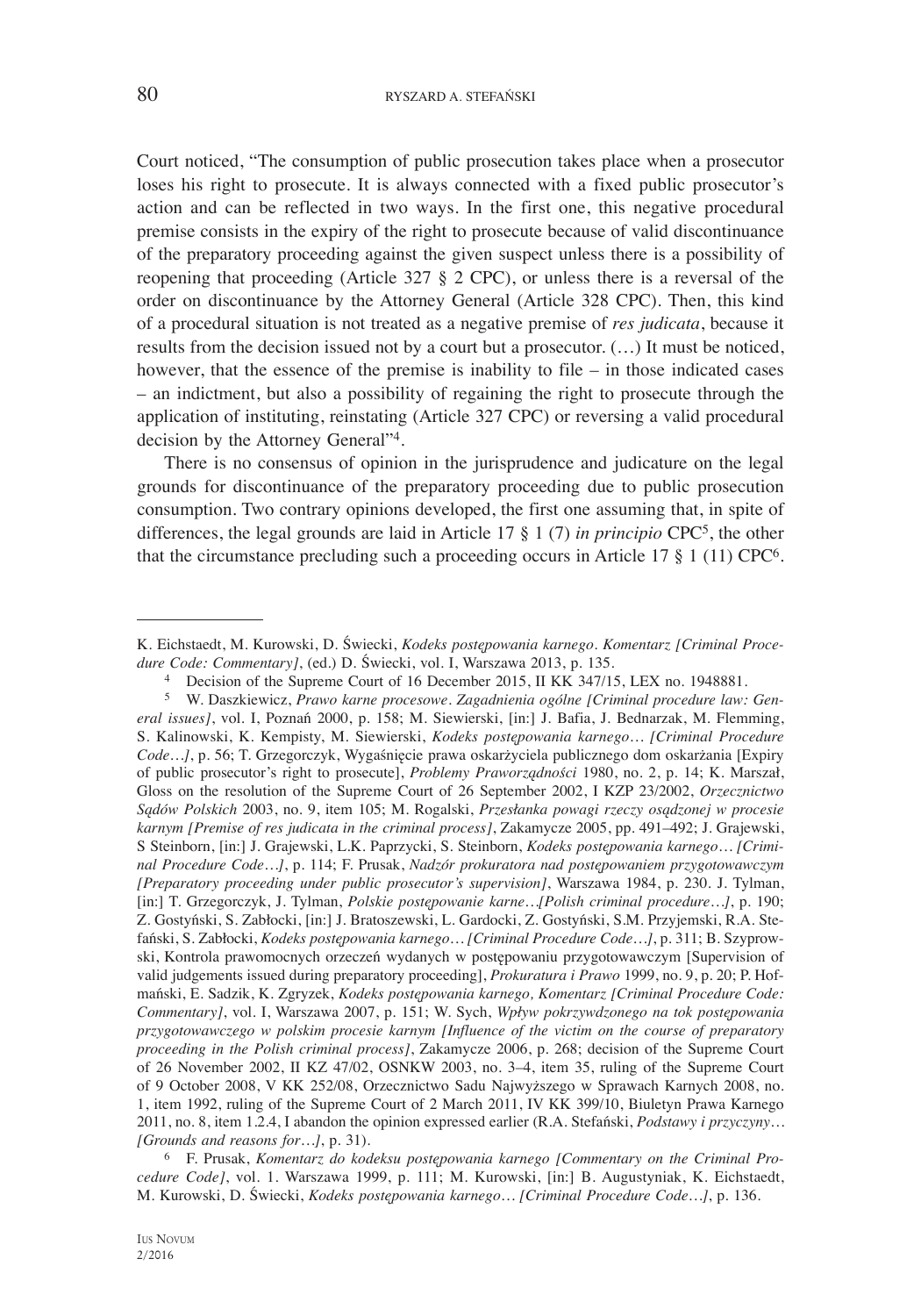The third opinion that the grounds are laid in Article 17  $\S$  1 (9) CPC<sup>7</sup> applies only to a judicial proceeding because in case a public prosecutor files an indictment when the right to do so has expired causes that a prosecutor becomes a non-entitled party.

Actually, the consumption of public prosecution has features that bring it close to *res judicata* but only when discontinuance is applied *ad personam*, because only then it refers to the same perpetrator and the same act and is similar to it as far as legal consequences are concerned.

It is commonly stated in literature that discontinuance of the preparatory proceeding is of the same importance as a court judgement and thus it creates *res judicata* in the same scope as if a court adjudicated, and it results in proceeding discontinuance under Article 17 § 1 (7) *in principio* CPC8. It is assumed that the lack of grounds for proceeding reopening means a negative procedural premise similar to *res judicata* as far as legal consequences are concerned9.

Thus, a legal question arises whether Article 17 § 1 (7) CPC constitutes grounds for discontinuance in case of former discontinuance of the preparatory proceeding *in rem*. There are different opinions on this matter expressed in jurisprudence and judicial judgements.

Due to that, discontinuance is limited to a proceeding *in personam* and it is stated that discontinuance of the preparatory proceeding *in rem* does not result in the same consequence because it is possible to reopen it at any time10. The Supreme Court directly stated: "Discontinuance of the preparatory proceeding at the '*in rem*' stage, as one that may be reinstated at any time, does not exhaust '*res judicata*'"11.

w niedopuszczalnym postępowaniu karnym [Contribution to the issue of validity of procedural actions performer in an inadmissible criminal proceeding], *Nowe Prawo* 1962, no. 7–8, p. 995.

10 J. Skorupka, [in:] *Kodeks postępowania karnego…. [Criminal Procedure Code…]*, p. 75; P. Hofmański, E. Sadzik, K. Zgryzek, *Kodeks postępowania karnego… [Criminal Procedure Code…]*, p. 152; M. Rogalski, *Przesłanka powagi rzeczy osądzonej… [Premise of res judicata…]*, p. 516; E. Skrętowicz, Gloss on the ruling of the Supreme Court of 28 february 1979, V KR 168/78, OSP 1980, no. 5, p. 219, decision of the Supreme Court of 4 May 2006, V KK 384/04, *Biuletyn Prawa Karnego* 2010, no. 12, item 31, ruling of the Supreme Court of 9 October 2008, V KK 252/08, Orzecznictwo Sadu Najwyższego w Sprawach Karnych 2008, no. 1, item 1992.

 <sup>7</sup> D. Strzelecki, Konsumpcja skargi publicznej [Consumption of public prosecution], *Prokuratura i Prawo* 2016, no. 2, p. 40. 8 W. Daszkiewicz, *Prawo karne procesowe… [Criminal procedure law…]*, p. 158; M. Siewier-

ski, [in:] J. Bafia, J. Bednarzak, M. Flemming, S. Kalinowski, K. Kempisty, M. Siewierski, *Kodeks postępowania karnego… [Criminal Procedure Code…]*, p. 56; M. Rogalski, *Przesłanka powagi rzeczy osądzonej… [Premise of res judicata…]*, pp. 396 and 491; J. Grajewski, S Steinborn, [in:] J. Grajewski, L.K. Paprzycki, S. Steinborn, *Kodeks postępowania karnego… [Criminal Procedure Code…]*, p. 114; J. Skorupka, [in:] *Kodeks postępowania karnego. Komentarz [Criminal Procedure Code: Commentary]*, (ed.) J. Skorupka, Warszawa 2015, p. 75; decision of the Supreme Court of 26 November 2002, II KZ 47/02, Orzecznictwo Sądu Najwyższego Izba Karna i Wojskowa 2003, no. 3–4, item 35, ruling of the Supreme Court of 17 November 2004, C KK 342/04, Orzecznictwo Sadu Najwyższego w Sprawach Karnych no. 1, item 2103, ruling of the Supreme Court of 9 October 2008, V KK 252/08, Orzecznictwo Sadu Najwyższego w Sprawach Karnych 2008, no. 1, item 1992, ruling of the Supreme Court of 2 March 2011, IV KK 399/10, Biuletyn Prawa Karnego 2011, No. 8, item 1.2.4. 9 A. Murzynowski, Przyczynek do zagadnienia ważności czynności procesowych wykonanych

<sup>11</sup> Decision of the Supreme Court of 4 May 2006, V KK 384/05, Orzecznictwo Sadu Najwyższego w Sprawach Karnych 2006, no. 1, item 944. Also J. Skorupka, [in:] *Kodeks postępowania karnego… [Criminal Procedure Code…]*, p. 75.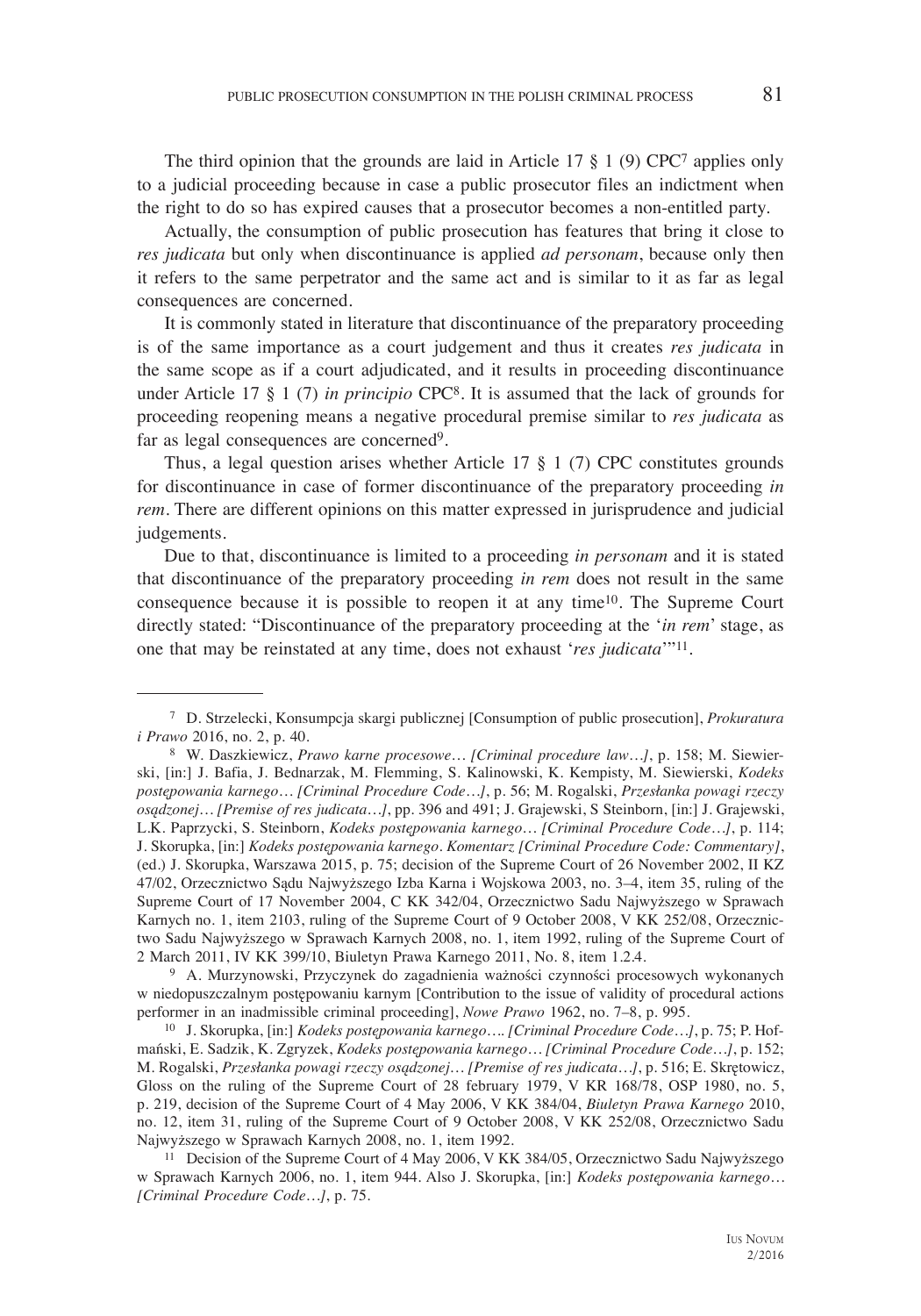There is also an opinion that it also refers to discontinuance of a proceeding *in rem*. This was admitted by the Supreme Court, which stated:

- "Public prosecutor's valid decision on preparatory proceeding discontinuance under Article 280 § 1 [at present 322 § 1] and Article 11 (2) [at present 17 § 1 (3)] CPC in connection with Article 26 § 1 [at present 1 § 2] CPC, in which it is stated that a given person has committed an act specified in the Criminal Code but of an insignificant social danger (…), it constitutes *res judicata* as understood in Article 11 (7) [at present 17 § 1 (7)] CPC also in the event the person was not presented charges and was not examined as a suspect before the issue of the decision (Article 269 [at present 313] CPC)"12. Treating discontinuance of the preparatory proceeding *in rem* as *res judicata* is in conflict with its essence, which consists in the fact that there was a valid judgement in a given case against a given person $13$ .
- "A prosecutor's valid decision on discontinuance of the preparatory proceeding under Article 17 § 1 (3) CPC, in which it is stated that a given person has committed an act specified in the Criminal Code but of an insignificant social danger constitutes *res judicata* as understood in Article 17 § 1 (7) CPC also in the event the person was not presented charges and was not examined as a suspect before the issue of the decision, constitutes a contempt of Article 313 CPC"14.

It is emphasised in literature that the preparatory proceeding may be conducted, even though it has been discontinued, as a result of its continuation without reopening or reversing the decision on discontinuing it by the Attorney General, or instituting a new proceeding. In the latest case, there are two types of proceedings and only in that situation *res judicata* may be considered and not in the case of inadmissible continuation of the proceeding, because there may be one decision on its institution regarding one proceeding. One cannot assume that the initiation of a chronologically later proceeding took place within the same process. Thus, the possibility of considering Article 17 § 12 (7) CPC as grounds for discontinuance is *a limine* declined<sup>15</sup>.

It is assumed that *res judicata* constitutes an obstacle to conducting the chronologically second proceeding when it was instituted after the decision on discontinuance of the former investigation in the same case and against the same person had become valid and it was done irrespective of the proceeding concluded formerly16.

It is rightly emphasised that the assumption that defective conduction of the preparatory proceeding that took place after its former discontinuance always constitutes a procedural obstacle in the form of *res judicata* would make Article 327 § 4 CPC useless as it stipulates proceeding discontinuance in case of proceeding reinstatement

<sup>12</sup> Decision of the Supreme Court of 17 June 1994, WZ 122/94, Orzecznictwo Sądu Najwyższego Izba Karna i Wojskowa 1994, no. 9–10, item 64 with critical glosses by R. Kmiecik, *Wydawnictwo Polskie Prawo* 1995, no. 3–4, pp. 78–84; B. Mik, *Prokuratura i Prawo* 1995, no. 11–12, pp. 79–93 and approval by J. Tylman, *Wydawnictwo Polskie Prawo* 1995, no. 3–4, p. 85 and subsequent ones.

<sup>13</sup> M. Rogalski, *Przesłanka powagi rzeczy osądzonej…. [Premise of res judicata…]*, p. 142.

<sup>14</sup> Ruling of the Supreme Court of 15 February 2012, II KK 201/11, Orzecznictwo Sądu Najwyższego Izba Karna i Wojskowa 2012, no. 6, item 60 with a gloss of approval by R. Kmiecika, *Państwo i Prawo* 2013, no. 7, pp. 120–124. The Supreme Court expressed a different stand in the ruling of 27 August 1974, IV KR 172/74, not published.

<sup>&</sup>lt;sup>15</sup> D. Strzelecki, *Konsumpcja skargi… [Consumption of public prosecution]*, pp. 44–45.

<sup>16</sup> *Ibidem*, p. 47.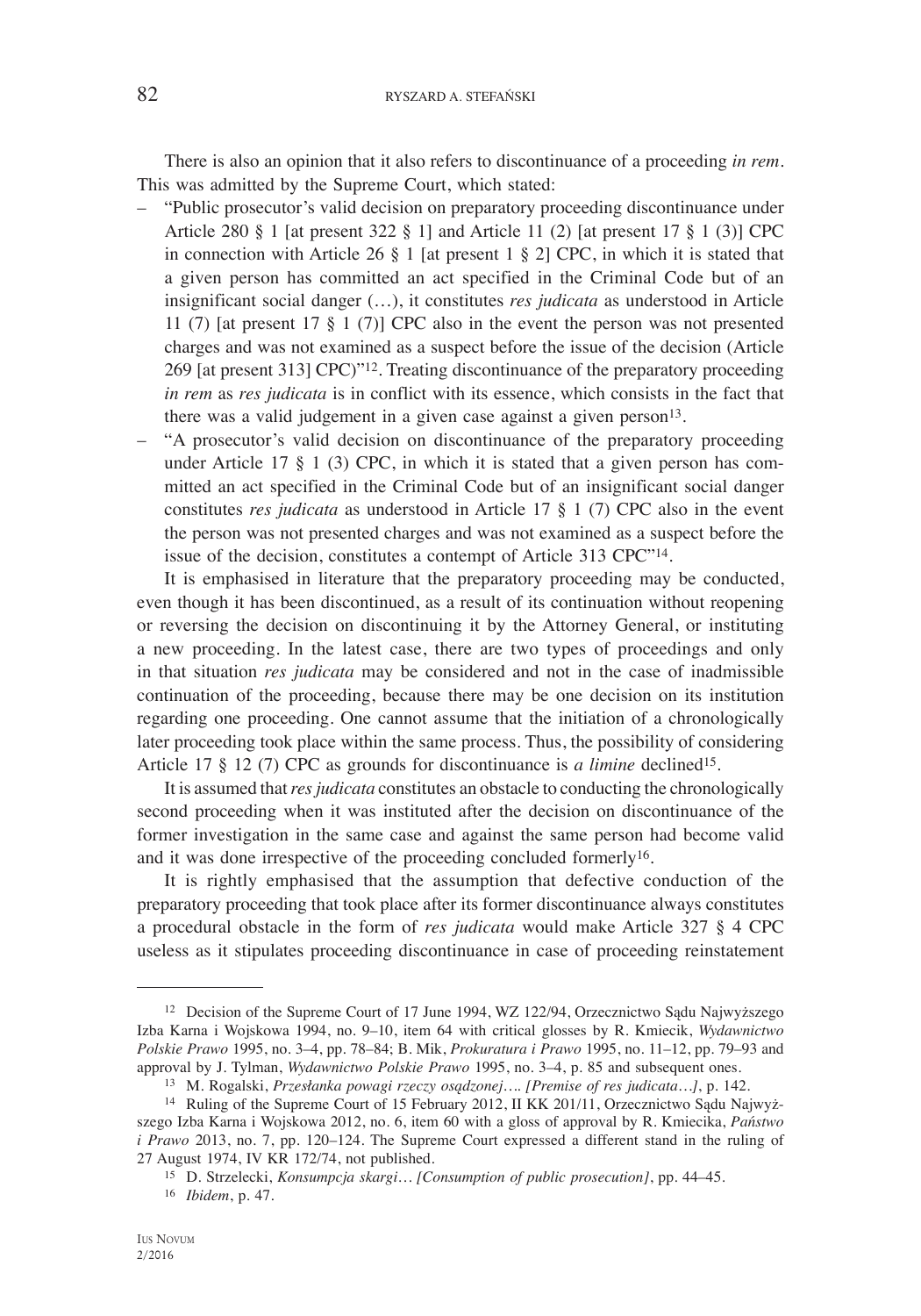despite a lack of grounds for so doing<sup>17</sup>. Article 17  $\frac{8}{1}$  (7) CPC would be sufficient for the assessment of these types of proceeding competitiveness<sup>18</sup>.

The appropriate legal grounds for preparatory proceeding discontinuance in case the former one was validly discontinued are laid down in Article 17 § 1 (11) CPC.

Supporters of the opinion rightly emphasise that *res judicata* may only result from a judgement rendered by a court, not by a prosecutor<sup>19</sup>. Adjudication on the same act committed by the same person does not occur in the judgement issued by a court and this is a basic condition for *res judicata*20. A prosecutor does not adjudicate on the matter but only decides on actual or legal inadmissibility of a trial, which at the moment when the decision becomes valid results in a ban established by the principle *ne bis in idem*<sup>21</sup>. Apart from that, it cannot take place in the event former discontinuance of the proceeding took place in the *in rem* phase because of no subjective identity.

The judicature rightly assumes:

- "The public prosecutor's loss of the right to prosecute, as a result of discontinuance of the preparatory proceeding, becomes a separate procedural obstacle to continue, as well as to reopen, a discontinued investigation or an inquiry, but is also a relative obstacle, i.e. an avoidable one. Its elimination can take place via instituting a discontinued proceeding (Article 327§ 1 CPC) or reopening it (Article 327 § 2 CPC), or reversing a valid discontinuance decision as groundless by the Attorney General (Article 328 CPC) providing the decisions are taken according to law. Each of them causes that a public prosecutor can continue the formerly discontinued preparatory proceeding and thus regains the right to prosecute. Consequently, if after the discontinuance of an investigation or an inquiry a prosecutor, not applying the discussed instruments indicated in Article 327 or Article 328 CPC, files an indictment, a court should discontinue the proceeding due to the former discontinuance of the preparatory proceeding and the prosecutor's loss of the right to prosecute (Article 17 § 1 (11) CPC)"22.
- "Since a senior prosecutor has not issued a decision on proceeding reinstatement, the inclusion of the obligation to discontinue a proceeding in the provision should be understood as the existence of a procedural obstacle different than the one laid down in Article17 § 1 (7) CPC; because, if the procedural obstacle were treated as *res judicata*, special and new grounds for proceeding discontinuance would not

<sup>17</sup> R. Kmiecik, Prawomocność postanowień prokuratora w świetle k.p.k. z 1997 r. [Validity of a prosecutor's decisions in the light of the Criminal Procedure Code of 1997], [in:] *Nowy Kodeks postępowania karnego. Zagadnienia węzłowe [New Ciminal Procedure Code: Major issues]*, Kraków 1998, pp. 198–199.

<sup>18</sup> D. Strzelecki, *Konsumpcja skargi…. [Consumption of public prosecution]*, p. 46.

<sup>19</sup> M. Siewierski, [in:] J. Bafia, J. Bednarzak, M. Flemming, S. Kalinowski. H. Kempisty, M. Siewierski, *Kodeks postępowania karnego… [Criminal Procedure Code…]*, pp. 55–56; W. Grzeszczyk, Gloss on the decision of the Supreme Court of 8 January 2008, V KK 416/07, *Prokuratura i Prawo* 2008, no. 10, pp. 166–171, decision of the Supreme Court of 16 December 2015, II KK 347/15, LEX no. 1948881.

<sup>20</sup> Ruling of the Supreme Court of 1 February 1962,V K 752/61, LEX no. 1632566, decision of the Supreme Court of 16 December 2015, II KK 347/15, LEX no. 1948881.

<sup>21</sup> W. Grzeszczyk, Gloss on the decision of the Supreme Court of 8 January 2008…, pp. 167–168.

<sup>22</sup> Decision of the Supreme Court of 28 October 2009, I KZP 21/09, Orzecznictwo Sądu Najwyższego Izba Karna i Wojskowa 2010, no. 1, item 1.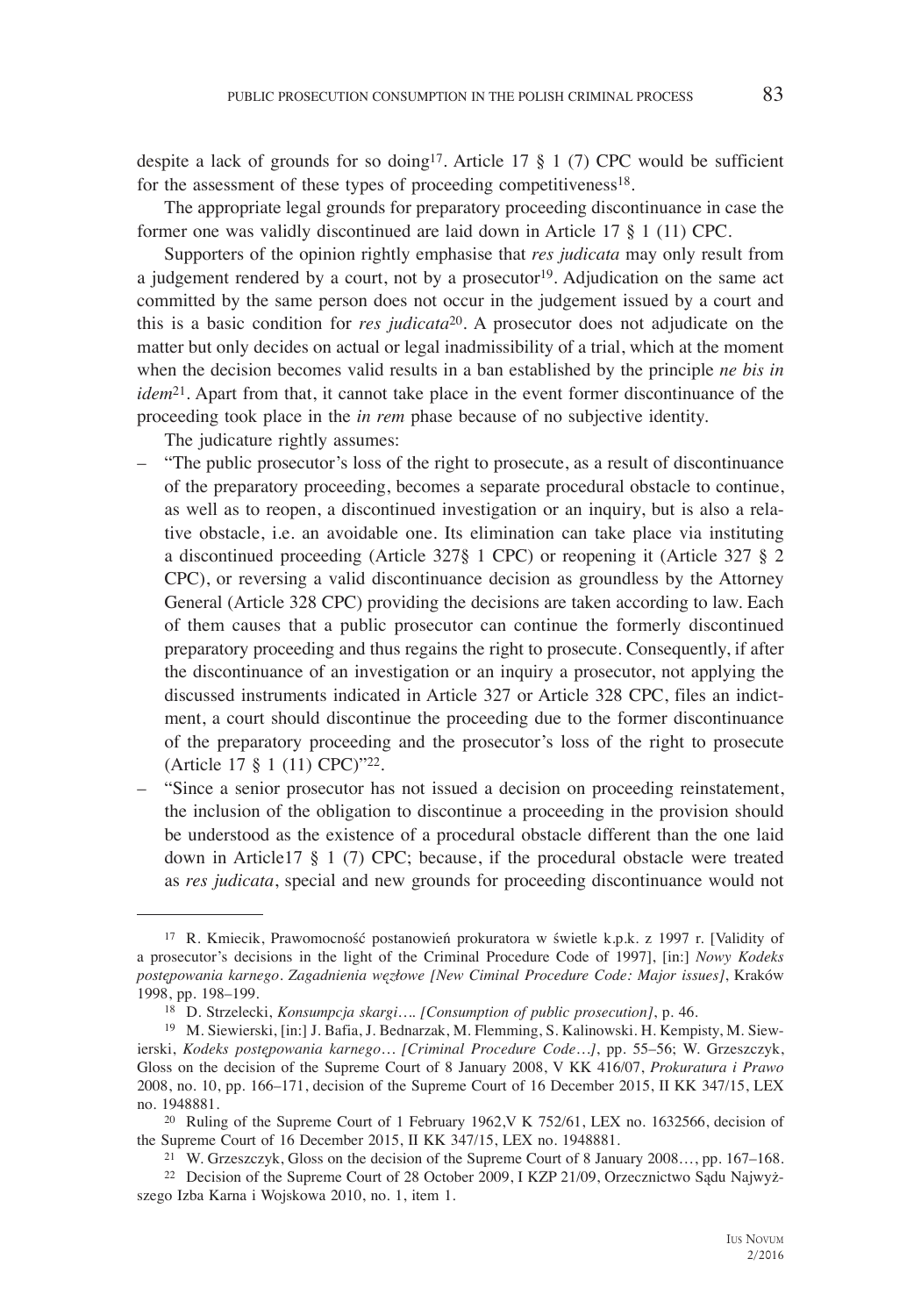be necessary (…). It must be noticed that the Criminal Procedure Code does not contain any procedural norms that directly define the consequences of unlawful (legally groundless) continuation of the preparatory proceeding. However, as the Criminal Procedure Code contains a norm that prescribes proceeding discontinuance because the decision on reinstituting it issued by a senior prosecutor was groundless, in accordance with the argument *a maiori ad minus*, the proceeding that has never been reinstated should also be discontinued. Thus, since groundless continuation of the discontinued preparatory proceeding does not constitute a violation of a ban on *res judicata* specified in Article 17 § 1 (7) CPC, it must constitute a procedural obstacle laid down in Article 17 § 1 (11) CPC. It is obvious that a prosecutor has not lost his right to prosecute (file an indictment) unconditionally. A prosecutor regains these entitlements, and thus the possibility of filing an indictment against M.O., when the proceeding is reinstituted by a senior prosecutor under Article 327 § 2 CPC"23.

Public prosecution consumption, like *res judicata*, raises doubts whether it covers cases of former discontinuance in the *in rem* phase.

In jurisprudence, the consumption of public prosecution is limited to discontinuance of the preparatory proceeding *in personam*24. It is assumed that discontinuance of the preparatory proceeding makes it impossible to prosecute a person if the proceeding is not reopened (Article 327 § 2 CPC) or if the Attorney General does not reverse the valid order (Article 328 CPC).25 Inability to file an indictment results from Article 327 § 2 CPC, which allows for reopening the validly discontinued preparatory proceeding against a person who was a suspect provided a prosecutor senior to the one who

<sup>23</sup> Ruling of the Administrative Court in Lublin of 29 May 2002, II AKa 93/02, Przegląd Orzecznictwa, Appellate Prosecution Service in Lublin 2002, No. 19, p. 27–30.

<sup>24</sup> M. Siewierski, [in:] J. Bafia, J. Bednarzak, M. Flemming, S. Kalinowski, H. Kempisty, M. Siewierski, Kodeks postępowania karnego… [Criminal Procedure Code…], p. 55, J. Grajewski, S Steinborn, [in:] J. Grajewski, L.K. Paprzycki, S. Steinborn, *Kodeks postępowania karnego… [Criminal Procedure Code…]*, pp. 127–128.

<sup>25</sup> Ruling of the Supreme Court of 6 November 2003 – II KK 5/03, Orzecznictwo Sadu Najwyższego w Sprawach Karnych 2003, item 2360, decision of the Supreme Court of 26 August 2004 – I KZP 11/04, Orzecznictwo Sądu Najwyższego Izba Karna i Wojskowa 2004, no. 7–8, item 84, ruling of the Supreme Court of 18 January 2006 – IV KK 378/05, Orzecznictwo Sadu Najwyższego w Sprawach Karnych 2006, item 163, decision of the Supreme Court of 28 October 2009, I KZP 21/09, Orzecznictwo Sądu Najwyższego Izba Karna i Wojskowa 2010, no. 1, item 1. Also M. Cieślak, *Polska procedura karna. Podstawowe założenia teoretyczne [Polish criminal procedure: basic theoretical assumptions]*, Warszawa 1984, pp. 305–313; *ibid*., Gloss on the ruling of the Supreme Court of 17 July 1973, V KRN 264/73, *Orzecznictwo Sądów Polskich i Komisji Arbitrażowych* 1974, no. 7–8, p. 362–364; Z. Doda, A. Gaberle, *Kontrola odwoławcza w procesie karnym. Orzecznictwo Sądu Najwyższego. Komentarz [Appellate review in criminal process: Supreme Court judgements: Commentary]*, vol. II, Warszawa 1997, p. 184–185; R.A. Stefański, *Podstawy i przyczyny… [Grounds and reasons…]*, p. 31; J. Tylman, [in:] T. Grzegorczyk, J. Tylman, *Polskie postępowanie karne… [Polish criminal procedure…]*, p. 190, M. Siewierski, [in:] J. Bafia, J. Bednarzak, M. Flemming, S. Kalinowski, K. Kempisty, M. Siewierski, *Kodeks postępowania karnego… [Criminal Procedure Code…]*, pp. 54–56; P. Hofmański, E. Sadzik, K. Zgryzek, *Kodeks postępowania karnego… [Criminal Procedure Code…]*, p. 152; M. Rogalski, Wygaśnięcie prawa do oskarżenia na skutek prawomocnego umorzenia postępowania przygotowawczego [Expiry of the right to prosecute resulting from preparatory proceeding discontinuance], [in:] *Z problematyki funkcji procesu karnego [Issues of the criminal process function]*, (ed.) T. Grzegorczyk, J. Izydorczyk, R. Olszewski, Warszawa 2013, p. 189.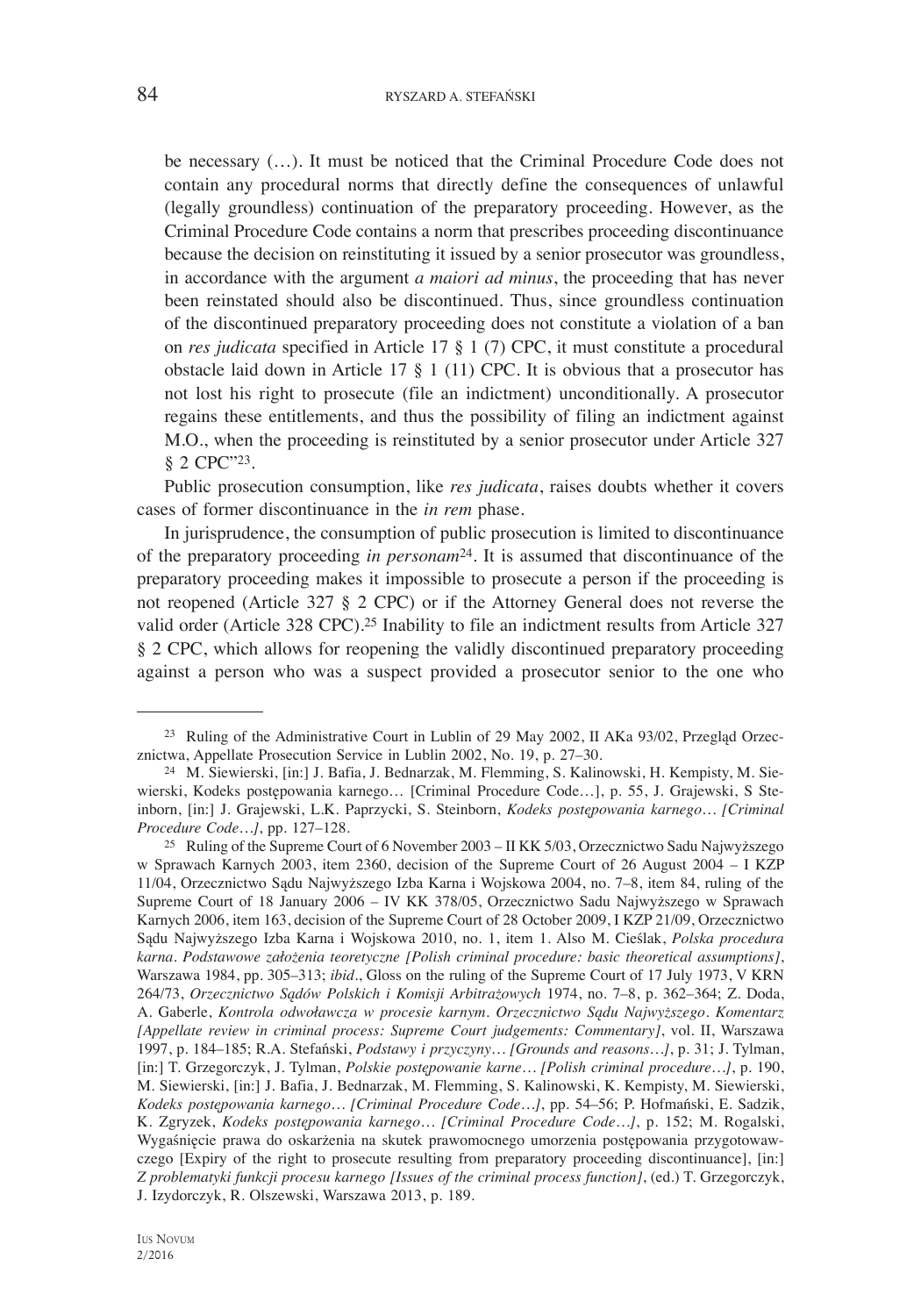issued or approved an order on discontinuance only if new, important facts or evidence unknown in the previous proceeding are disclosed or if there is a circumstance laid down in Article 11 § 3 CPC. Moreover, the Attorney General, according to Article 328 § 1 CPC, may reverse a valid order on discontinuance of the preparatory proceeding against a person who was a suspect if he recognises that the proceeding discontinuation was groundless unless it concerns a case in which a court approved the order on discontinuance. If filing an indictment were admissible despite former discontinuance of an investigation or an inquiry, the discussed provisions would be useless. It is rightly noticed in jurisprudence that the aim of the instruments is to protect citizens against charges that a public prosecutor had formerly abandoned, which is required due to the stability of legal relations26.

There is also an opinion that the reason for discontinuance covers every instance of discontinuance of the proceeding in a case<sup>27</sup>.

Solving the problem, it is necessary to answer the question whether in case of discontinuance of the preparatory proceeding in the *in rem* phase, a prosecutor can regain the lost right to prosecute only through instituting a discontinued proceeding or also through continuation of procedural actions within the current proceeding or performing them in another proceeding.

In jurisprudence, it is pointed out that in case of discontinuance of a proceeding *in rem* there is no full validity28. This does not mean, however, that it is possible to perform the proceeding after its discontinuance without instituting it anew. Article 327 § 1 CPC is an obstacle to perform the proceeding because according to it, the discontinued preparatory proceeding may be at any time instituted anew based on a prosecutor's order provided that it is not against a person who was a suspect in the former proceeding. It refers to discontinuance of both an investigation and an inquiry as well as the so-called crime record discontinuance (Article 325f § 1 CPC).

In jurisprudence, it is rightly assumed that:

– "After valid discontinuance of the preparatory proceeding, a prosecutor, without the application of instruments envisaged in Article 327 § 1 and 2 CPC and Article 328 CPC, does not have the right to public prosecution and cannot regain it by continuing procedural actions within the former proceeding or another proceeding. In a situation in which there is a lack of a procedural decision adequate to the stage in which the former proceeding was discontinued and envisaged in the above-men-

<sup>26</sup> M. Siewierski, [in:] S. Kalinowski, M. Siewierski, *Kodeks postępowania karnego…. [Criminal Procedure Code…]*, p. 36.

<sup>27</sup> T. Grzegorczyk, *Wygaśnięcie prawa oskarżyciela… [Expiry of a prosecutor's right…]*, p. 14; *ibid*., *Kodeks postępowania karnego…. [Criminal Procedure Code…]*, p. 151; J. Grajewski, S. Steinborn, [in:] J. Grajewski, L.K. Paprzycki, S. Steinborn, *Kodeks postępowania karnego…. [Criminal Procedure Code…]*, p. 127; M. Kurowski, [in:] B. Augustyniak, K. Eichstaedt, M. Kurowski, D. Świecki, *Kodeks postępowania karnego…. [Criminal Procedure Code…]*, p. 135; S. Steinborn, O procesowych konsekwencjach niedopuszczalnej kontynuacji prawomocnie zakończonego postępowania karnego (na tle poglądów Mariana Cieślaka) [On the procedural consequences of inadmissible continuance of validly concluded criminal proceeding (confronted with Marian Cieslak's opinions)], [in:] *Profesor Marian Cieślak – osoba, dzieło, kontynuacje [Professor Marian Cieślak: a person, work and follow-up]*, (ed.) W. Cieślak, S. Steinborn, Warszawa 2013, p. 24.

<sup>28</sup> J. Tylman, [in:] T. Grzegorczyk, J. Tylman, *Polskie postępowanie karne… [Polish criminal procedure...]*, p. 191.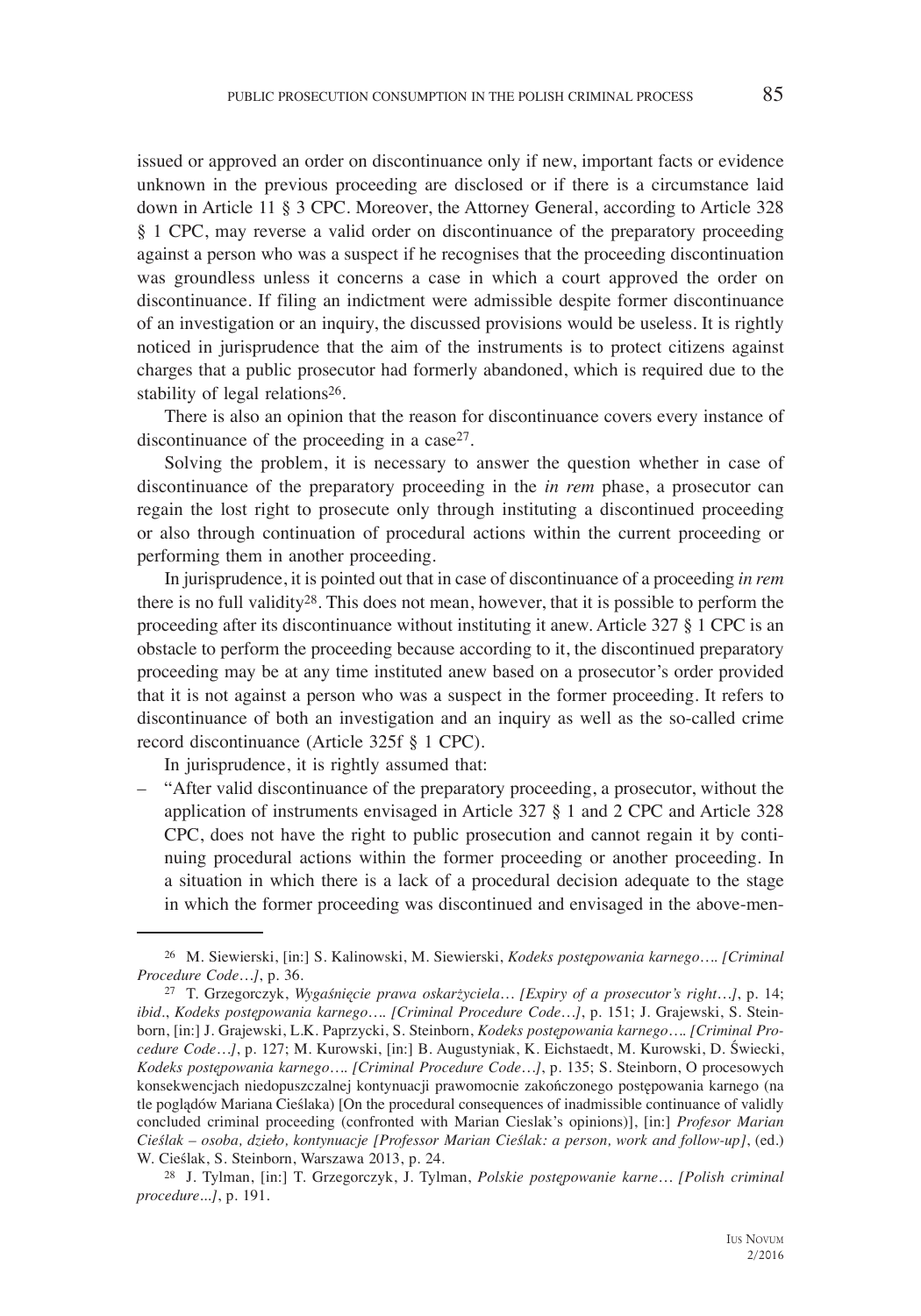tioned provisions, an indictment filed by a prosecutor must be treated as coming from a person who effectively disposed of his right. The right to prosecute, which a prosecutor disposed of, has not been regained following the procedure envisaged. (…) The statutory norm governing the rules of returning to a validly discontinued proceeding in the *in rem* stage is very clear and does not raise any doubts. The only form of reopening the discontinued proceeding envisaged by the statute is an order on instituting such a proceeding anew issued by a prosecutor (Article 327 § 1 CPC)"29.

- "The characteristic feature of instituting a preparatory proceeding is the implementation of the principle of legalism in a criminal process in relation to a formerly discontinued case. Thus, such a possibility is taken into account when the course of a process has ended. Instituting the validly discontinued preparatory proceeding anew results in the annulment of the formerly issued order on discontinuance and means opening the way to continuing prosecution in compliance with the directive of legalism. Nevertheless, without issuing an order on instituting a proceeding specified in Article 327§1 CPC, a prosecutor does not possess the entitlement to prosecute and to file an indictment. (…) A valid order on discontinuance of the preparatory proceeding, also issued in the *in rem* stage, constitutes a certain legal state and has impact on the situation of various entities that took part in the concluded proceeding. The above-mentioned order creates a formal obstacle to undertaking other trial-related actions and its continuation. Thus, as long as the discussed order appears in legal transactions, a prosecutor cannot treat it as unimportant and non- -binding"30.
- In a situation when valid discontinuance of the preparatory proceeding in the *in rem* stage resulted in the expiry of public prosecution and procedural instruments allowing for its re-establishing have not been applied, a prosecutor does not have the right to prosecute although, as a rule, he is *ex lege* entitled to file and support a complaint in public prosecution cases. The former valid discontinuance of the proceeding was an expression of disposing of that entitlement and without the application of measures envisaged in Article 327 § 1 and 2 CPC and Article 328 CPC, a prosecutor does not possess the right to public prosecution and cannot regain it via continuation of procedural actions within the former proceeding or performing them in another proceeding"31.

It is rightly emphasised in literature that instituting a proceeding anew is in its essence re-instituting a proceeding with regard to the same event that is not subject to the *ne bis idem* ban because there is a lack of subjective identity32. Since consumption of public prosecution is not the same as *res judicata*, it also occurs when the same act committed by the same person has been subject to discontinuation. In connection

<sup>29</sup> Ruling of the Supreme Court of 9 October 2008, V KK 252/08, Orzecznictwo Sadu Najwyższego w Sprawach Karnych 2008, no. 1, item 1992.

<sup>30</sup> Ruling of the Supreme Court of 3 December 2015, file no. II KK 272/15 http://www.sn.pl/ orzecznictwo/ SitePages/Baza\_orzeczen. aspx?Sygnatura=II%20KK%20272/15.

<sup>&</sup>lt;sup>31</sup> Decision of the Administrative Court in Katowice of 27 July 2011, II AKz 416/11, LEX no. 1102930.

<sup>32</sup> R. Kmiecik, Gloss on the decision of the Supreme Court of 17 June 1994, p. 78.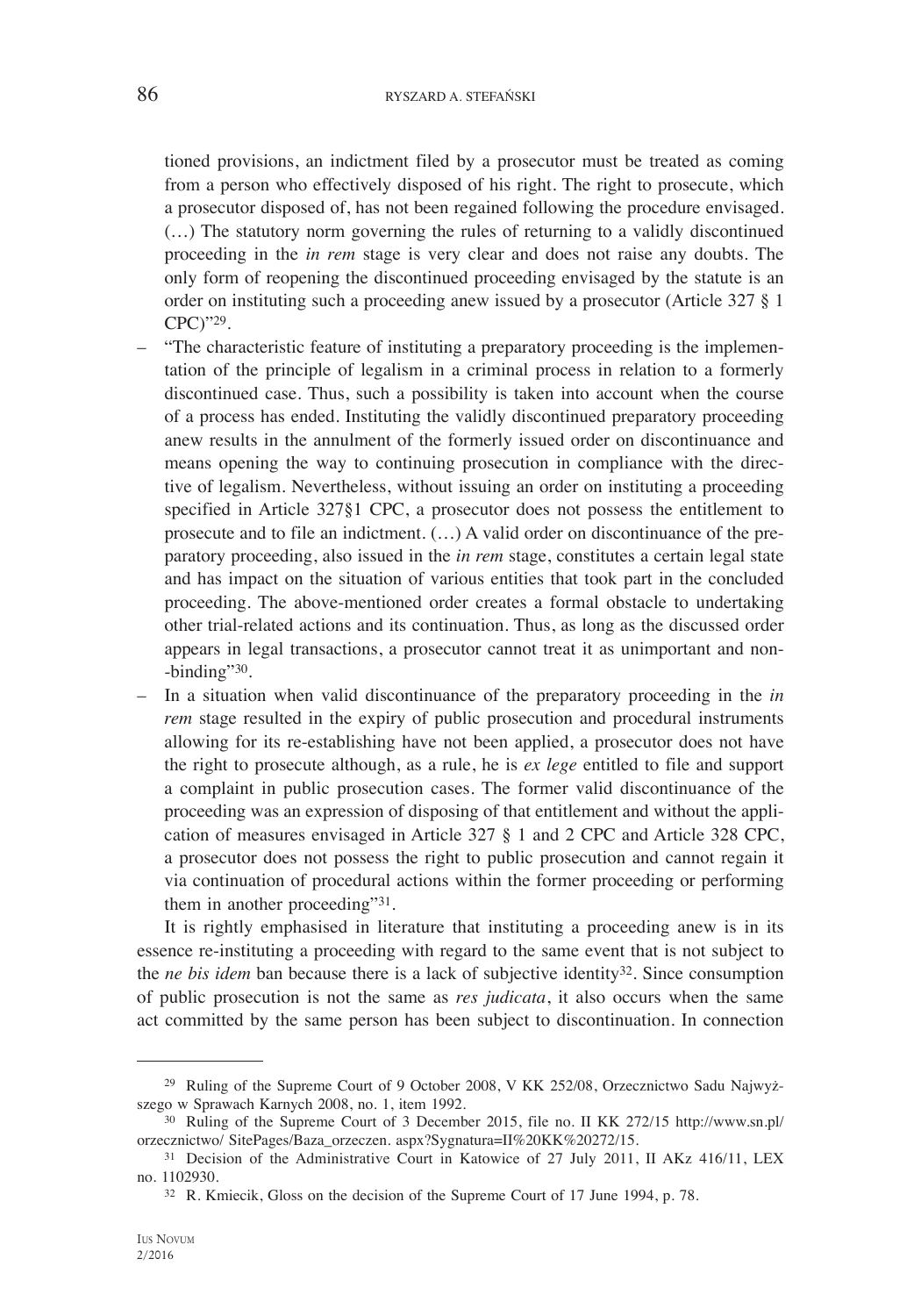with that, it must be assumed that consumption of public prosecution takes place in the event of discontinuance of the preparatory proceeding conducted both *in rem* and *in personam*.

Such a situation also takes place in case a prosecutor has divided an act into two separate crimes. It has been wrongly assumed that in such a case it is possible to continue proceedings because it only means a change in a prosecutor's stand with regard to the specification and classification of the  $act^{33}$ . The Supreme Court rightly stated: "If a prosecutor wrongly recognises two separate acts in one and discontinues the proceeding with regard to one of them, this does not only express a change in a prosecutor's stand regarding defining and classifying the act, but causes expiry of the right to prosecute that act. In a trial regarding one act, the principle of non-division of the trial matter does not allow for "dismembering" one act into several acts and adjudicating on non-independent fragments of the matter. Thus, discontinuance of the proceeding with regard to an act selected in this way excludes the possibility of continuing the proceeding with regard to the second of the isolated charges<sup>34"</sup>.

Valid discontinuance of the proceeding binds a court, and an indictment and the judicial proceeding initiated in spite of a prosecutor's loss of the right to prosecute are deprived of legal significance. In case of reopening the proceeding, a court is obliged to examine whether the decision meets the requirements and in case the Attorney General has reversed the order on discontinuance, a court is obliged to check whether a sixmonth period has passed since the order became valid and final (Article 328  $\S 2$  CPC)<sup>35</sup>. The Supreme Court is right to state: "Since, when an indictment is filed, a court has the right and is obliged to examine whether there are legal obstacles to the proceeding (Article 339 § 3 (1) and (2) CPC) and, in case there are such obstacles, discontinues the proceeding, it can also examine whether the Attorney General's former decision on the reversal of an order on discontinuance of the preparatory proceedings against a given person committing a given act providing a prosecutor with an entitlement to file an indictment was issued in compliance with time limits laid down in Article 328 § 2 CPC and does not violate the ban laid down in Article 328 § 1 sentence 2 CPC as well as whether the reversal has not been issued in spite of other negative procedural premises constituting legal obstacles to the effective annulment of a valid order on discontinuance of an investigation or an inquiry *in personam*. A prosecutor regains his entitlement to prosecute a person only if he had validly discontinued the preparatory proceeding and the order is reversed pursuant to the requirements of Article 328 CPC and there are no other legal obstacles to its effective reversal, and a court cannot allow

<sup>33</sup> Resolution of the Supreme Court of 24 January 1963, VI KO 73/62, Orzecznictwo Sądu Najwyższego 1963, no. 9, item 169, ruling of the Supreme Court of 17 July 1974, V KRN 264/73, Orzecznictwo Sądu Najwyższego Izba Karna i Wojskowa 1973, no. 12, item 163.

 $34$  Ruling of the Supreme Court of 18 January 2006 – IV KK 378/05, LEX nr 172220.

<sup>35</sup> Resolution of the Supreme Court of 20 September 1962, VI KO 19/62, Orzecznictwo Sądu Najwyższego Izba Karna i Wojskowa 1963, no. 6, item 97, decision of the Supreme Court of 9 December 1974, V KRN 93/74, unpublished, ruling of the Supreme Court of 28 February 1979, V KR 168/78, Orzecznictwo Sądu Najwyższego Izba Karna i Wojskowa 1979, no. 7–8, item 82. Ruling of the Supreme Court of 9 April 1976, VI KR 38/76, Orzecznictwo Sądów Polskich i Komisji Arbitrażowych 1977, No. 1, item 9.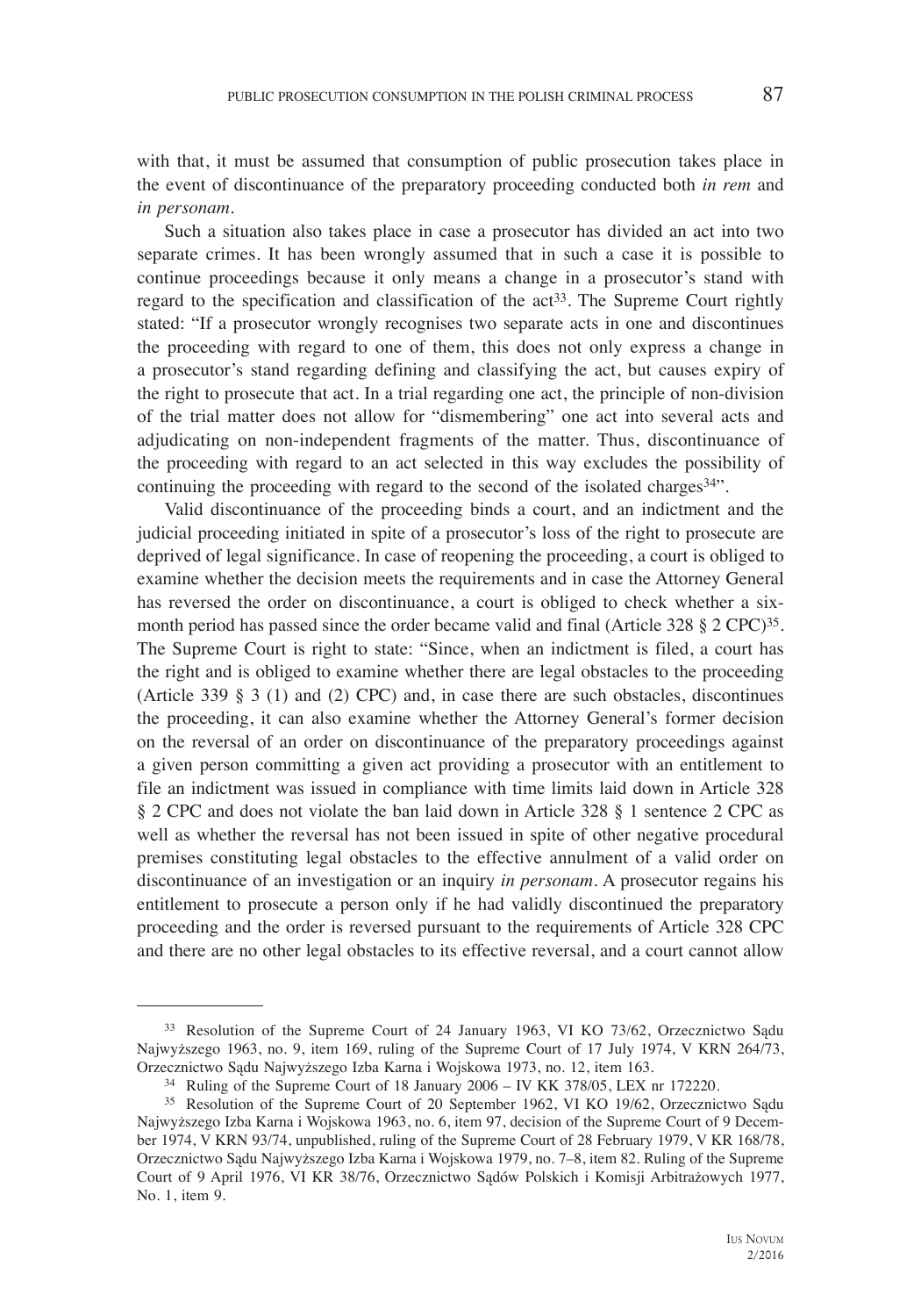for a judicial proceeding based on an indictment filed although a prosecutor has not regained the right to prosecute"<sup>36</sup>.

In case a prosecutor reopens an investigation due to new important circumstances unknown in the former proceeding but next, in the course of evidentiary activities, the circumstances have not been confirmed, he should discontinue the reopened investigation37. The lack of new important circumstances unknown in the former proceeding is a negative premise of reopening the discontinued investigation, and thus, of continuing the proceeding.

Questioning this stand indicates that the result of the linguistic interpretation of Article 17 § 1 (9) CPC leads to a conclusion that it is applicable only to a situation when a prosecutor does not have the right to prosecute in the type of criminal proceeding at all, because an entitled prosecutor is one who is *ex lege* entitled to prosecute in case of a particular act. Pursuant to Article 45 § 1 CPC, a prosecutor is always entitled to prosecute in the proceeding with regard to an act that is subject to public prosecution, thus one can conclude that in case of this prosecutor, in the public prosecution mode, the premises of the analysed norm will never be fulfilled38. Therefore, it is believed that in case a prosecutor files an indictment with regard to an act that is subject to the public prosecution mode, however, the conducted investigation or an inquiry violates the requirements of Article 327 § 1 and 2 CPC or Article 328 § 1 CPC, there is no lack of an entitled prosecutor's complaint because an entitled prosecutor filed a complaint making use of his prerogative to prosecute<sup>39</sup>.

Undoubtedly, the situation would be clear if the reason for discontinuance of the proceeding laid down in Article 17 § 1 (9) CPC were formulated as a lack of an entitled prosecutor's complaint but this does not mean, as suggested, that the current wording of the provision only referred to such a prosecutor who is not entitled to file particular types of complaints at all.

The Supreme Court ruled: "a lack of complaint filed by an entitled prosecutor (Article 17 § 1 (9) CPC) occurs not only when complaints have not been filed at all but also when a complaint has been filed by a prosecutor who has not acquired such entitlements<sup>"40</sup>. The Supreme Court rightly admitted that: "Filing a subsidiary

<sup>36</sup> Decision of the Supreme Court of 28 October 2009, I KZP 21/09, Orzecznictwo Sądu Najwyższego Izba Karna i Wojskowa 2010, no. 1, item 1 with a gloss of approval by M. Rogalski, Orzecznictwo Sądów Polskich 2011, no. 1, item 1 and comments of approval by W. Grzeszczyk, Przegląd uchwał i postanowień Izby Karnej Sądu Najwyższego w kwestiach prawnych (prawo karne procesowe – 2009 r.) [Review of resolutions and decisions of the Criminal and Military Chambers of the Supreme Court on legal questions (criminal procedure law of 2009), *Prokuratura i Prawo* 2010, no. 5, pp. 85–88; and R.A. Stefański, Przegląd uchwał Izby Karnej oraz Izby Wojskowej Sądu Najwyższego w zakresie prawa karnego procesowego za 2009 r. [Review of resolutions of the Criminal and Military Chambers of the Supreme Court regarding criminal procedure law of 2009], *Wydawnictwo Polskie Praw*o 2010, no. 2, pp. 79–82; resolution of the Supreme Court of 20 December 1962, VI KO 67/62, Orzecznictwo Sądu Najwyższego Izba Karna i Wojskowa 1963, no. 9, item 167.

<sup>37</sup> Resolution of the Supreme Court of 4 June 1964, VI KO 10/64, Orzecznictwo Sądu Najwyższego Izba Karna i Wojskowa 1964, no. 9, item 139.

<sup>38</sup> D. Strzelecki, Konsumpcja skargi…. [Consumption of…], pp. 49–50.

<sup>39</sup> *Ibidem*, p. 50.

<sup>40</sup> Ruling of the Supreme Court of 16 March 2006, V KK 85/06, *Biuletyn Prawa Karnego* 2006, no. 6, item 1.2.7.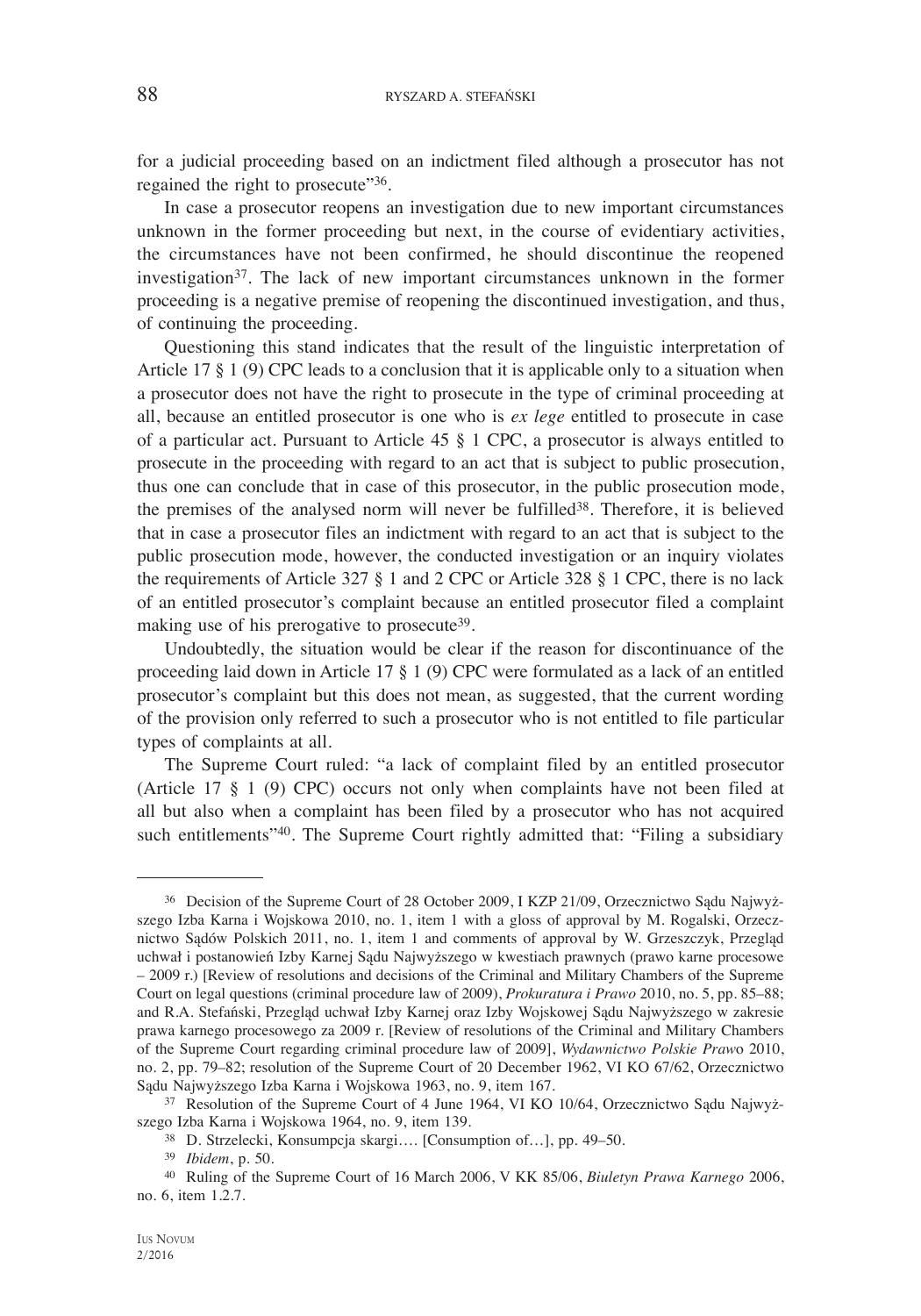indictment in circumstances when requirements laid down in Article 55 § 1 CPC have not been met is equivalent to a lack of an entitled prosecutor's complaint"<sup>41</sup>.

Expiry of the right to file a complaint also results in discontinuance of the proceeding with regard to a fragment of an act because in fact it refers to the same matter as, pursuant to the principle of indivisibility of a trial, adjudication on a fragment of the factual grounds for liability covers it as a whole. Expiry of the right to prosecute is sometimes recognised in case of valid discontinuance of the preparatory proceeding *ad rem*. This way the ban *ne bis in idem* is extended to a person who, before discontinuance of the preparatory proceeding, was not examined as a suspect. It is wrongly assumed in the judicature that "Undoubtedly, the features of the crime of burglary defined in Article 279 § 1 CC include, apart from the theft of property, the elimination of a physical barrier blocking access to that property. This crime, although involving two actions, each of which could be treated as exhausting the features of separate crimes under Article 288 § 1 CC and under Article 278 § 1 CC, is in fact one physical act and one crime carrying a more severe penalty because the theft of property was connected with the elimination of the physical barrier. Since a prosecutor ordered discontinuance of the proceeding with regard to the more severe part of the act, it affects the whole physical act the accused are charged with"42.

A prosecutor regains the right also as a result of an appeal against the order on discontinuance filed by a person deemed to be a victim if a court reverses the order and refers the case to a prosecutor, even if in the further stages of the criminal process, after an indictment has been filed by a prosecutor, it is established that a person deemed to be a victim and acting in the process as such does not have the features required to be treated as a victim, e.g. due to that, their appeal is not adjudicated on<sup>43</sup>.

A prosecutor's decision on instituting the preparatory proceeding anew or reopening it is subject to a court's supervision in case of filing an indictment after these decisions. In literature and court judgements, it is stated that a court not only has the right but also a duty to supervise a prosecutor's decisions on reopening the validly discontinued preparatory proceeding, which results from Article 17 § 1 (7) CPC.44 The Supreme

<sup>41</sup> Ruling of the Supreme Court of 26 February 2014, III KK 6/14, Orzecznictwo Sądu Najwyższego Prokuratura i Prawo 2014, no. 5, item 9.

<sup>42</sup> Ruling of the Supreme Court of 6 November 2003, II KK 5/03, Lex no. 82307.

<sup>43</sup> Decision of the Supreme Court of 28 July 2011, III KK 54/11, Orzecznictwo Sądu Najwyższego Izba Karna i Wojskowa 2011, no. 9, item 86. 44 S. Śliwiński, *Wznowienie postępowania karnego w prawie Polski na tle porównawczym [Com-*

*parative analysis of criminal proceeding re-opening in Polish law]*, Warszawa 1957, pp. 167–180; M. Cieślak, Przegląd orzecznictwa Sądu Najwyższego w zakresie procesu karnego (II półrocze 1962 r.) [Review of the Supreme Court judgements on criminal process (2nd half of 1962)], *Nowe Prawo* 1963, no. 10, p. 1126; W. Daszkiewicz, Przegląd orzecznictwa Sądu Najwyższego (prawo karne procesowe – 1963 r.) [Review of the Supreme Court judgements (criminal procedure law – 1963)], *Państwo i Prawo* 1964, no. 7, p. 119; S. Waltoś, Gloss on the resolution of the Supreme Court of 4 June 1964, VI KO 10/64, *Państwoo i Prawo* 1965, no. 1, pp. 167–170; *ibid*., *Model postępowania przygotowawczego na tle prawnoporównawczym [Comparative legal analysis of preparatory proceeding models]*, Warszawa 1968, pp. 354–355; A. Kaftal, *Kontrola sądowa postępowania przygotowawczego [Preparatory proceeding under judicial supervision]*, Warszawa 1974, pp. 165–166; W. Boczkowski, Z problematyki podjęcia i wznowienia umorzonego postępowania przygotowawczego oraz uchylenia prawomocnego postanowienia o jego umorzeniu [Issues of instituting and re-opening discontinued preparatory proceeding and reversal of a valid decision on its discontinuance], *Palestra* 1976, no. 11,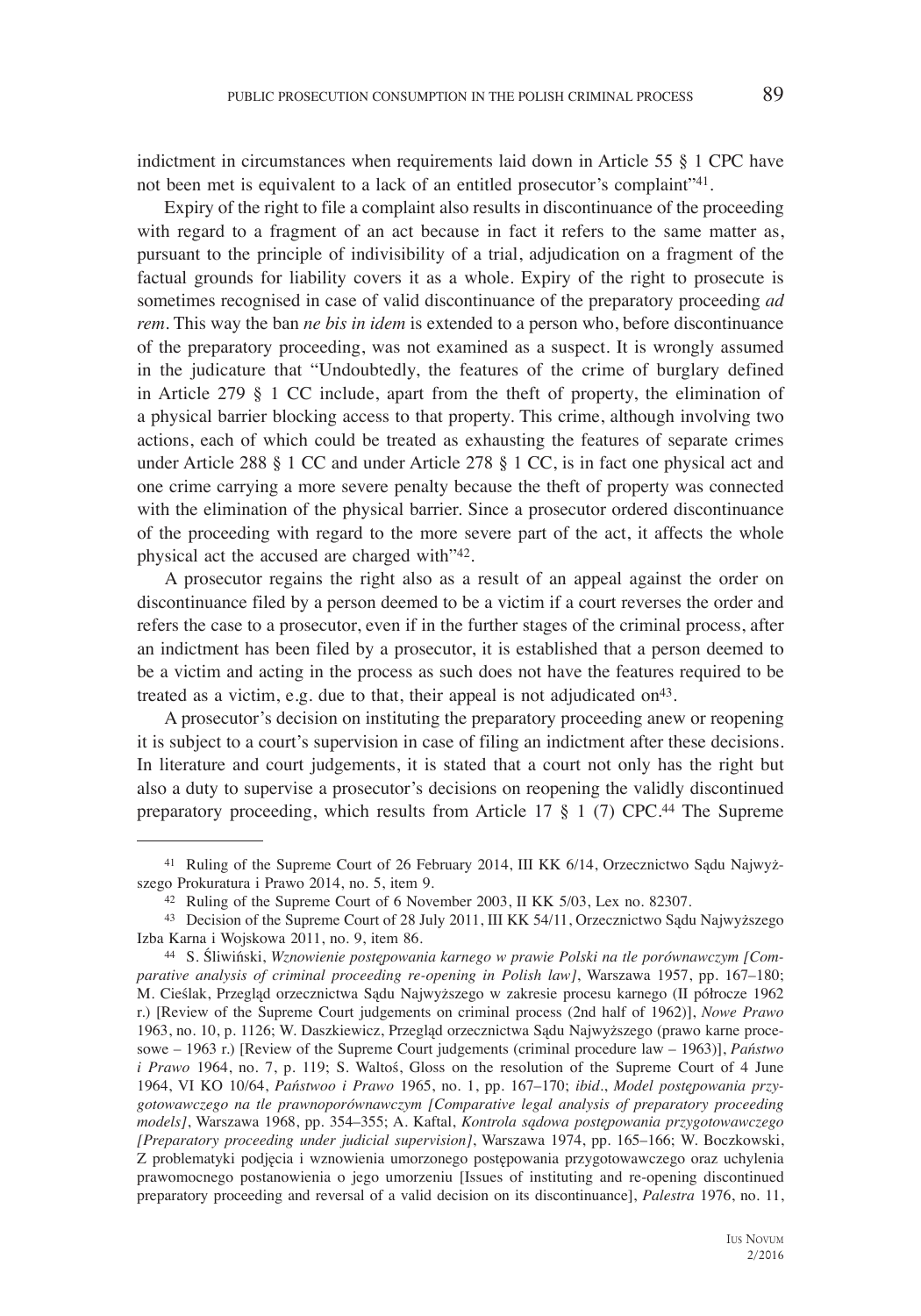Court indicated that: "A court does not only have the right but also a duty to supervise a prosecutor's decisions with respect to reopening the formerly discontinued preparatory proceeding. Because reopening the discontinued proceeding eliminates a procedural obstacle, i.e. a charge of occurring validity and due to that the premise should be examined by a court *ex officio* in the same way as every procedural premise is<sup>"45</sup>.

The issue of a court's grounds for supervising the Attorney General's decision on reversal of a valid order on discontinuance of the preparatory proceeding looks differently. It is not subject to a court's examination because the assessment whether the order on discontinuance of the preparatory proceeding was really groundless is the Attorney General's exclusive entitlement. The wording of Article 328 § 1 CPC unambiguously indicates that discontinuance is subject to reversal if the Attorney General recognises its groundlessness<sup>46</sup>. However, a court is entitled to supervise whether the Attorney General has met the requirement of the six-month period since the order on discontinuance became valid and final when reversing the order to the disadvantage of the suspect is possible (Art. 328  $\S$  2 CPC)<sup>47</sup>.

p. 35; A. Murzynowski, Gloss on the ruling of the Supreme Court of 28 February 1979, V KR 168/78, *Nowe Prawo* 1977, no. 2, p. 291; E. Gutkowska, Problematyka ponownego wszczęcia umorzonego postępowania przygotowawczego [Issues of re-opening discontinued preparatory proceeding], *Problemy Praworządności* 1977, no. 7–8, p. 32; T. Grzegorczyk, *Wygaśnięcie prawa… [Expiry of …]*, pp. 24–25; E. Skrętowicz, Gloss on the ruling of the Supreme Court of 28 February 1979, V KR 168/78, Orzecznictwo Sądów Polskich i Komisji Arbitrażowych 1980, no. 5, item 92; M. Cieślak, Z. Doda, Przegląd orzecznictwa Sądu Najwyższego w zakresie postępowania karnego (II półrocze 1979 roku) [Review of the Supreme Court judgements on criminal procedure (2nd half of 1979)], *Palestra* 1980, no. 12, p. 99; F. Prusak, Gloss on the ruling of the Supreme Court of 28 February 1979, V KR 168/78, *Nowe Prawo* 1981, no. 1, pp. 138–144; M. Rogalski, *Przesłanka powagi rzeczy osądzonej… [Premise of res judicata…]*, p. 515; resolution of the Supreme Court of 20 September 1962, VI KO 19/62, Orzecznictwo Sadu Najwyżższego 1963, no. 5, item 97, resolution of the Supreme Court of 4 June 1964, VI KO 10/64, Orzecznictwo Sądu Najwyższego Izba Karna i Wojskowa 1964, no. 9, item 139; decision of the Supreme Court of 19 June 1975, II KZ 136/75, Orzecznictwo Sądu Najwyższego Izba Karna i Wojskowa 1975, no. 8, item 113; ruling of the Supreme Court of 28 February 1979, V KR 168/78, Orzecznictwo Sądu

<sup>&</sup>lt;sup>45</sup> Ruling of the Supreme Court of 9 April 1976, IV KR 38/76, Orzecznictwo Sądów Polskich i Komisji Arbitrażowych 1977, no. 1, item 9 with a gloss by A. Murzynowski, *Nowe Prawo* 1977, no. 2, pp. 291–296.

<sup>46</sup> T. Grzegorczyk, *Wygaśnięcie prawa… [Expiry of…]*, p. 27; M, Rogalski, *Przesłanki powagi* 

<sup>&</sup>lt;sup>47</sup> Resolution of the Supreme Court of 20 September 1962, VI KO 19/62, Orzecznictwo Sądu Najwyższego Izba Karna i Wojskowa 1963, no. 6, item 97; decision of the Supreme Court of 19 June 1975, II KZ 136/75, Orzecznictwo Sądu Najwyższego Izba Karna i Wojskowa 1975, no. 8, item 113; M. Cieślak, Z. Doda, Przegląd orzecznictwa Sądu Najwyższego w zakresie postępowania karnego (II półrocze 1975 r.) [Review of the Supreme Court judgements on criminal procedure (2nd half of 1975)], *Palestra* 1976, no. 6, pp. 53–59; M. Rogalski, *Przesłanka powagi rzeczy osądzonej… [Premise of res judicata…]*, p. 518.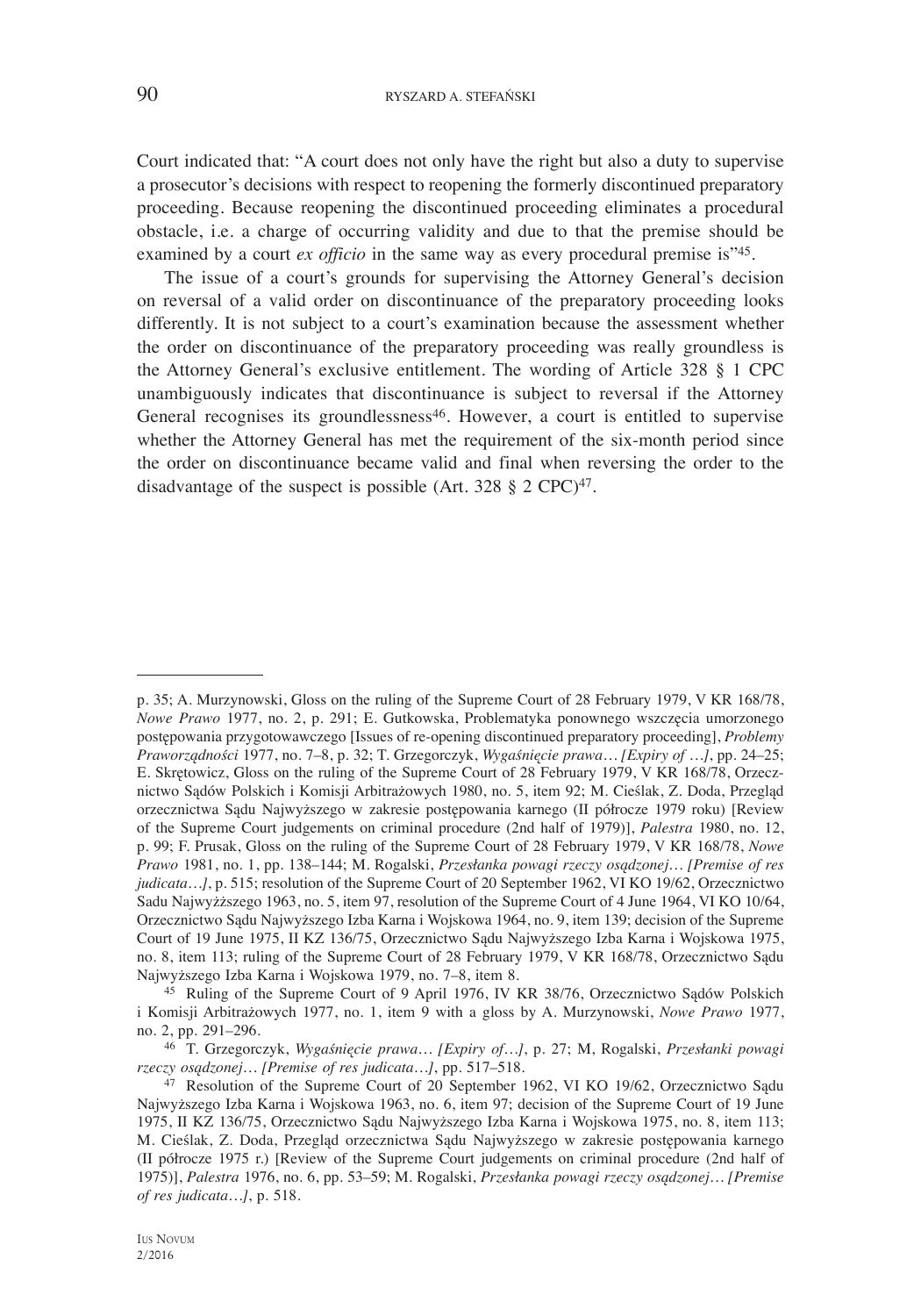#### BIBLIOGRAPHY

- Augustyniak B., Eichstaedt K., Kurowski M., Świecki D., *Kodeks postępowania karnego. Komentarz [Criminal Procedure Code: Commentary]*, (ed.) D. Świecki, vol. I, Warszawa 2013.
- Bafia J., Bednarzak J., Flemming M., Kalinowski S., Kempisty H., Siewierski M., *Kodeks postępowania karnego. Komentarz [Criminal Procedure Code: Commentary]*, Warszawa 1971.
- Boratyńska K.T., Górski A., Królikowski M., Sakowicz A., Warchoł M., Ważny A., *Kodeks postępowania karnego. Komentarz [Criminal Procedure Code: Commentary]*, (ed.) A. Sakowicz, Warszawa 2015.
- Bratoszewski J., Gardocki L., Gostyński Z., Przyjemski S.M., Stefański R.A., Zabłocki S., *Kodeks postępowania karnego. Komentarz [Criminal Procedure Code: Commentary]*, vol. II, Warszawa 2004.
- Boczkowski W., Z problematyki podjęcia i wznowienia umorzonego postępowania przygotowawczego oraz uchylenia prawomocnego postanowienia o jego umorzeniu [Issues of instituting and re-opening discontinued preparatory proceeding and reversal of a valid decision on its discontinuance], *Palestra* 1976, no. 11.
- Cieślak M., Przegląd orzecznictwa Sądu Najwyższego w zakresie procesu karnego (II połowa 1962 r.) [Review of the Supreme Court judgements on criminal process (2nd half of 1962)], *Nowe Prawo* 1963, no. 10.
- Cieślak M., *Polska procedura karna. Podstawowe założenia teoretyczne [Polish criminal procedure: Basic theoretical assumptions]*, Warszawa 1984.
- Cieślak M., Gloss on the ruling of the Supreme Court of 17 July 1973, V KRN 264/73, Orzecznictwo Sądów Polskich i Komisji Arbitrażowych 1974, no. 7–8.
- Cieślak M., Doda Z., Przegląd orzecznictwa Sądu Najwyższego w zakresie postępowania karnego (II półrocze 1975 r.) [Review of the Supreme Court judgements on criminal procedure (2nd half of 1975)], *Palestra* 1976, no. 6.
- Cieślak M., Doda Z., Przegląd orzecznictwa Sądu Najwyższego w zakresie postępowania karnego (II półrocze 1979 roku) [Review of the Supreme Court judgements on criminal procedure (2nd half of 1979)], *Palestra* 1980, no. 12.
- Daszkiewicz W., Przegląd orzecznictwa Sądu Najwyższego (prawo karne procesowe 1963 r.) [Review of the Supreme Court judgements (criminal procedure law – 1963)], *Państwo i Prawo* 1964, no. 7.
- Daszkiewicz W., *Prawo karne procesowe. Zagadnienia ogólne [Criminal procedure law: General issues]*, vol. I, Poznań 2000,
- Doda Z., Gaberle A., *Kontrola odwoławcza w procesie karnym. Orzecznictwo Sądu Najwyższego. Komentarz [Appellate review in criminal process: Supreme Court judgements: Commentary]*, vol. II, Warszawa 1997,
- Grajewski J., Paprzycki L.K., Steinborn S., *Kodeks postępowania karnego. Komentarz do art. 1–424 [Criminal Procedure Code: Commentary on Articles 1–424]*, vol. I, Warszawa 2013.
- Grzegorczyk T., Wygaśnięcie prawa oskarżyciela publicznego do oskarżania [Expiry of a public prosecutor's right to prosecute], *Problemy Praworządności* 1980, no. 2.
- Grzegorczyk T., *Kodeks postępowania karnego. Komentarz [Criminal Procedure Code: Commentary]*, vol. I, Warszawa 2014.
- Grzegorczyk T., Tylman J., *Polskie postępowanie karne [Polish criminal procedure]*, Warszawa 2014.
- Grzeszczyk W., Gloss on the decision of the Supreme Court 8 January 2008, V KK 416/07, *Prokuratura i Prawo* 2008, no. 10.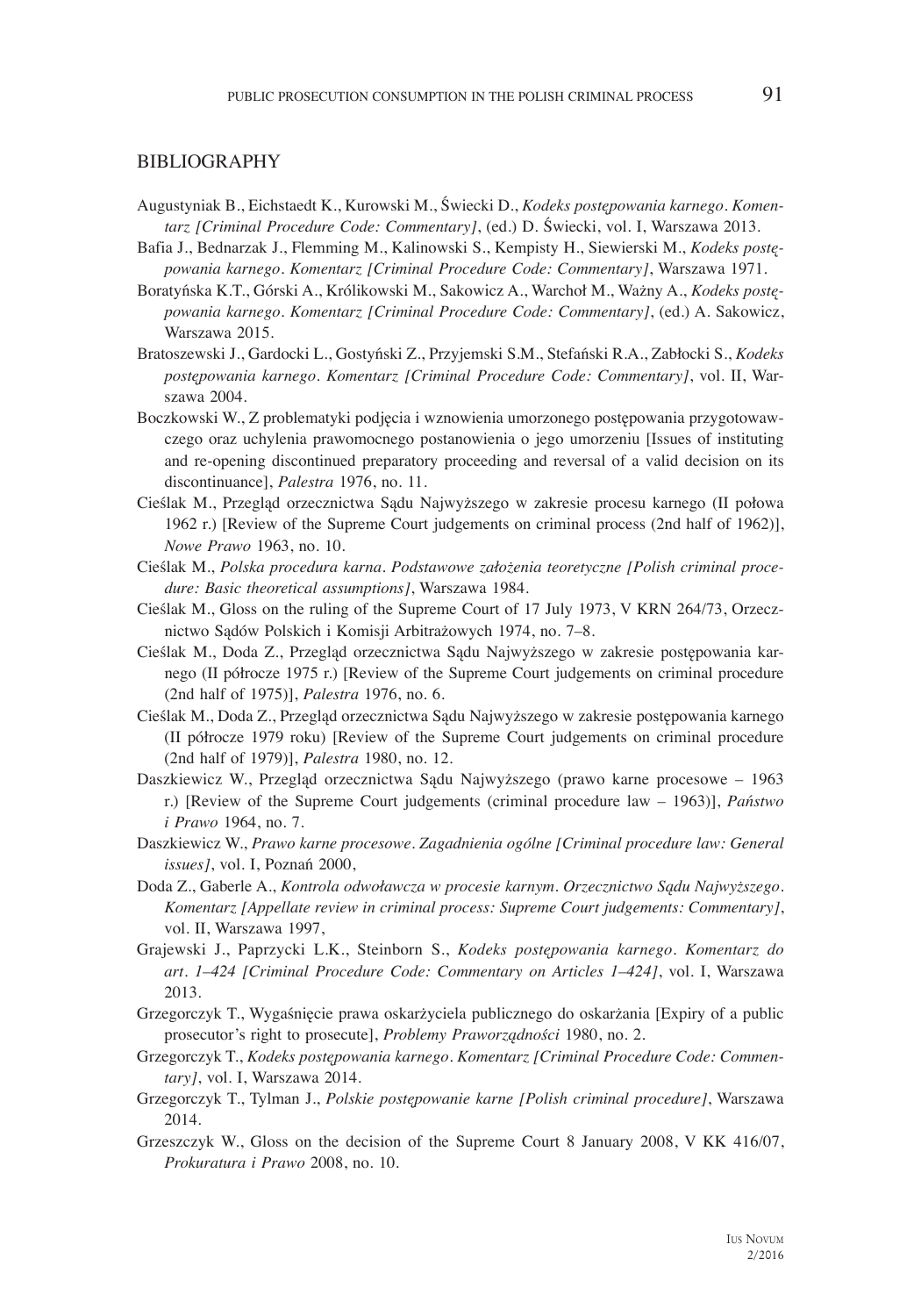- Grzeszczyk W., Przegląd uchwał i postanowień Izby Karnej Sądu Najwyższego w kwestiach prawnych (prawo karne procesowe – 2009 r.) [Review of resolutions and decisions of the Supreme Court on legal questions (criminal procedure law – 2009)], *Prokuratura i Prawo* 2010, no. 5.
- Grzeszczyk W., *Kodeks postępowania karnego. Komentarz [Criminal Procedure Code: Commentary]*, Warszawa 2012.
- Gutkowska E., Problematyka ponownego wszczęcia umorzonego postępowania przygotowawczego [Issues of re-opening discontinued preparatory proceeding], *Problemy Praworządności* 1977, no. 7–8.
- Hofmański P.,. Sadzik E, Zgryzek K., *Kodeks postępowania karnego, Komentarz [Criminal Procedure Code: Commentary]*, vol. I, Warszawa 2007.
- Jeż-Ludwichowska M. (ed.), Lach A. (ed.), *System Prawa Karnego Procesowego. Dopuszczalność procesu [Criminal procedure law system: Admissibility of a trial]*, vol. IV, Warszawa 2015.
- Kaftal A., *Kontrola sądowa postępowania przygotowawczego [Preparatory proceeding under judicial supervision]*, Warszawa 1974.
- Kalinowski S., Siewierski M., *Kodeks postępowania karnego Komentarz [Criminal Procedure Code: Commentary]*, Warszawa 1966.
- Kmiecik R., Gloss on the decision of the Supreme Court of 17 June 1994, WZ 122/94, *Wojskowy Przegląd Prawniczy* 1995, no. 3–4.
- Kmiecik R., Prawomocność postanowień prokuratora w świetle k.p.k. z 1997 r. [Validity of prosecutor's decisions in the light of the Criminal Procedure Code of 1997], [in:] *Nowy Kodeks postępowania karnego. Zagadnienia węzłowe [New Criminal Procedure Code: Major issues]*, Kraków 1998.
- Kmiecik R., Gloss on the ruling of the Supreme Court of 15 February 2012, II KK 201/11, Państwo i Prawo 2013, no. 7.
- Marszał S.K., Gloss on the resolution of the Supreme Court of 26 September 2002, I KZP 23/2002, Orzecznictwo Sądów Polskich 2003, no. 9, R.
- Mik B., Gloss on the decision of the Supreme Court of 17 June 1994, WZ 122/94, *Prokuratura i Prawo* 1995, no. 11–12.
- Murzynowski A., Przyczynek do zagadnienia ważności czynności procesowych wykonanych w niedopuszczalnym postępowaniu karnym [Contribution to issues of procedural actions performed in an inadmissible criminal proceeding], *Nowe Prawo* 1962.
- Murzynowski A., Gloss on the ruling of the Supreme Court of 28 February 1979, V KR 168/78, *Nowe Prawo* 1977, no. 2.
- Prusak F., Gloss on the ruling of the Supreme Court of 28 February 1979, V KR 168/78, *Nowe Prawo* 1981, no. 1.
- Prusak F., *Nadzór prokuratora nad postępowaniem przygotowawczym [Preparatory proceeding supervision by public prosecutor]*, Warszawa 1984.
- Prusak F., *Komentarz do kodeksu postępowania karnego [Commentary on the Criminal Procedure Code]*, vol. 1. Warszawa 1999.
- Rogalski M., *Przesłanka powagi rzeczy osądzonej w procesie karnym [Premise of res judicata in criminal proceeding]*, Zakamycze 2005.
- Rogalski M., Gloss on the decision of the Supreme Court of 28 October 2009, I KZP 21/09, M. Rogalski, Orzecznictwo Sądów Polskich 2011, no. 1.
- Rogalski M., Wygaśnięcie prawa do oskarżenia na skutek prawomocnego umorzenia postępowania przygotowawczego [Expiry of the right to prosecute resulting from preparatory proceeding discontinuance], [in:] *Z problematyki funkcji procesu karnego [Issues of the criminal process function]*, (ed.) T. Grzegorczyk, J. Izydorczyk, R. Olszewski, Warszawa 2013.
- Skorupka J., (ed.), *Kodeks postępowania karnego. Komentarz [Criminal Procedure Code: Commentary]*, Warszawa 2015.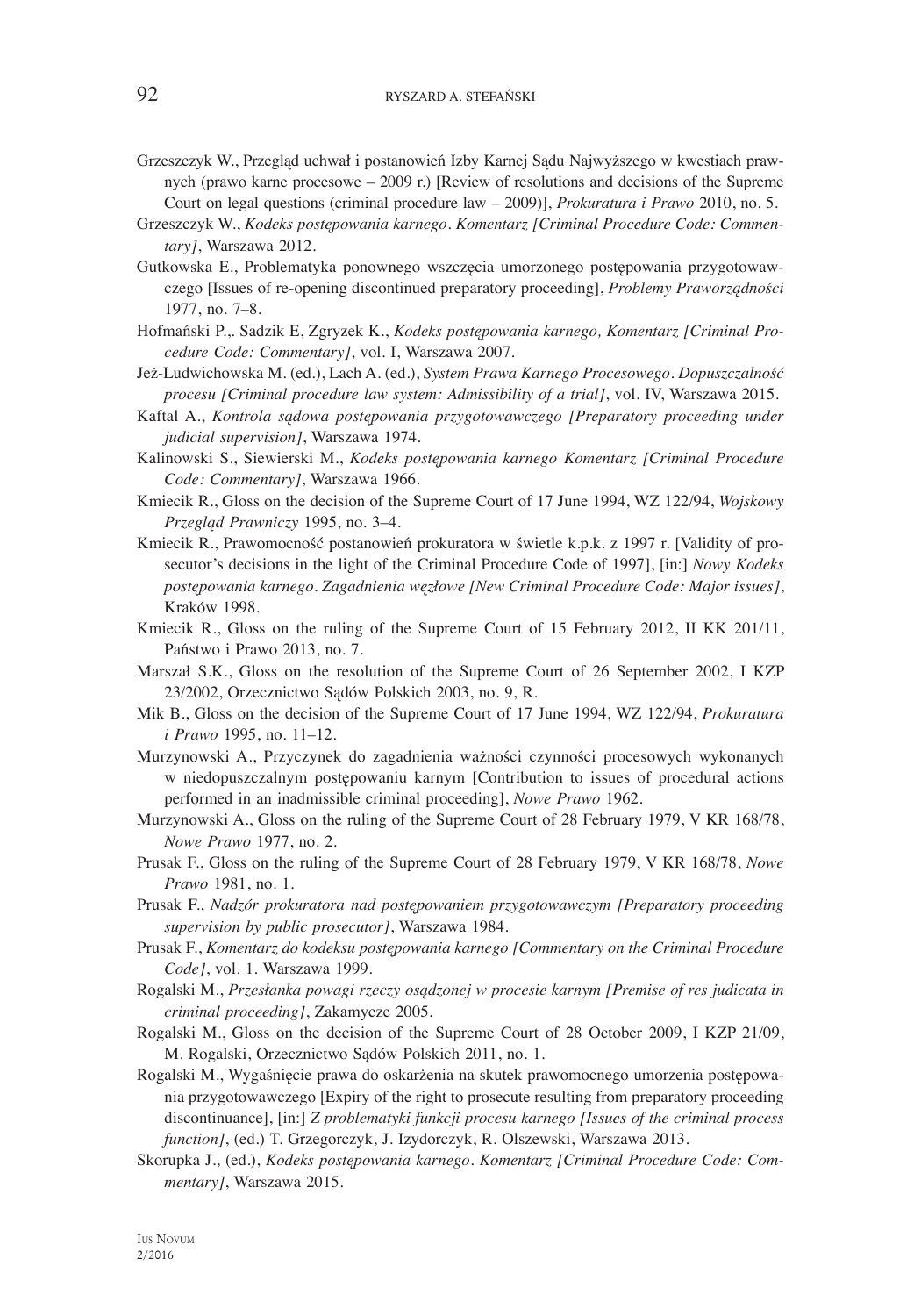- Skrętowicz E., Gloss on the ruling of the Supreme Court of 28 February 1979, V KR 168/78, Orzecznictwo Sądów Polskich 1980, no. 5.
- Stefański R.A., Podstawy i przyczyny umorzenia postępowania przygotowawczego [Grounds and reasons for preparatory proceeding discontinuance], *Prokuratura i Prawo* 1996, no. 2–3.
- Stefański R.A., Przegląd uchwał Izby Karnej oraz Izby Wojskowej Sądu Najwyższego w zakresie prawa karnego procesowego za 2009 r. [Review of resolutions of the Criminal Chamber and Military Chamber of the Supreme Court on criminal procedure law in 2009], *Wojskowy Przegląd Prawniczy* 2010, no. 2.
- Steinborn S., O procesowych konsekwencjach niedopuszczalnej kontynuacji prawomocnie zakończonego postępowania karnego (na tle poglądów Mariana Cieślaka) [On the procedural consequences of inadmissible continuance of validly concluded criminal proceeding (confronted with Marian Cieślak's opinions)], [in:] *Profesor Marian Cieślak – osoba, dzieło, kontynuacje [Professor Marian Cieślak: a person, work and follow-up]*, (ed.) W. Cieślak, S. Steinborn, Warszawa 2013.
- Strzelecki D., Konsumpcja skargi publicznej [Consumption of public prosecution], *Prokuratura i Prawo* 2016, no. 2.
- Szyprowski B., Kontrola prawomocnych orzeczeń wydanych w postępowaniu przygotowawczym [Supervision of valid judgements issued in preparatory proceeding], *Prokuratura i Prawo* 1999, no. 9.
- Sych W., *Wpływ pokrzywdzonego na tok postępowania przygotowawczego w polskim procesie karnym [Influence of the victim on the course of preparatory proceeding in the Polish criminal process]*, Zakamycze 2006.
- Śliwiński S., *Wznowienie postępowania karnego w prawie Polski na tle porównawczym [Comparative analysis of criminal proceeding re-opening in Polish law]*, Warszawa 1957.
- Tylman J., Gloss on the decision of the Supreme Court of 17 June 1994, WZ 122/94, *Wojskowy Przegląd Prawniczy* 1995, no. 3–4.
- Waltoś S., Gloss on the resolution of the Supreme Court of 4 June 1964, VI KO 10/64, *Państwo i Prawo* 1965, no. 1,
- Waltoś S., *Model postępowania przygotowawczego na tle prawnoporównawczym [Comparative legal analysis of preparatory proceeding models]*, Warszawa 1968.

#### PUBLIC PROSECUTION CONSUMPTION IN THE POLISH CRIMINAL PROCESS

#### Summary

The article deals with the so-called consumption of public prosecution consisting in a prosecutor's loss of the right to file an indictment in case he discontinued the preparatory proceeding and it was not instituted anew (Article 327 § 1 CPC) or re-opened (Article 327 § 2 CPC), or the Attorney General did not reverse a valid order on its discontinuance (Article 328 § 1 CPC). The loss of the right to file a complaint results in discontinuance of the reopened proceeding, but the reason for discontinuance presented in jurisprudence and the judicature is *res judicata* (Article 17§ 1 (7) CPC) or another circumstance excluding prosecution (Article 17 § 1 (11) CPC). The author is for the latter opinion and provides arguments for it.

Key words: *indictment*, *consumption of public prosecution*, *public prosecutor*, *preparatory proceeding*, *discontinuance*